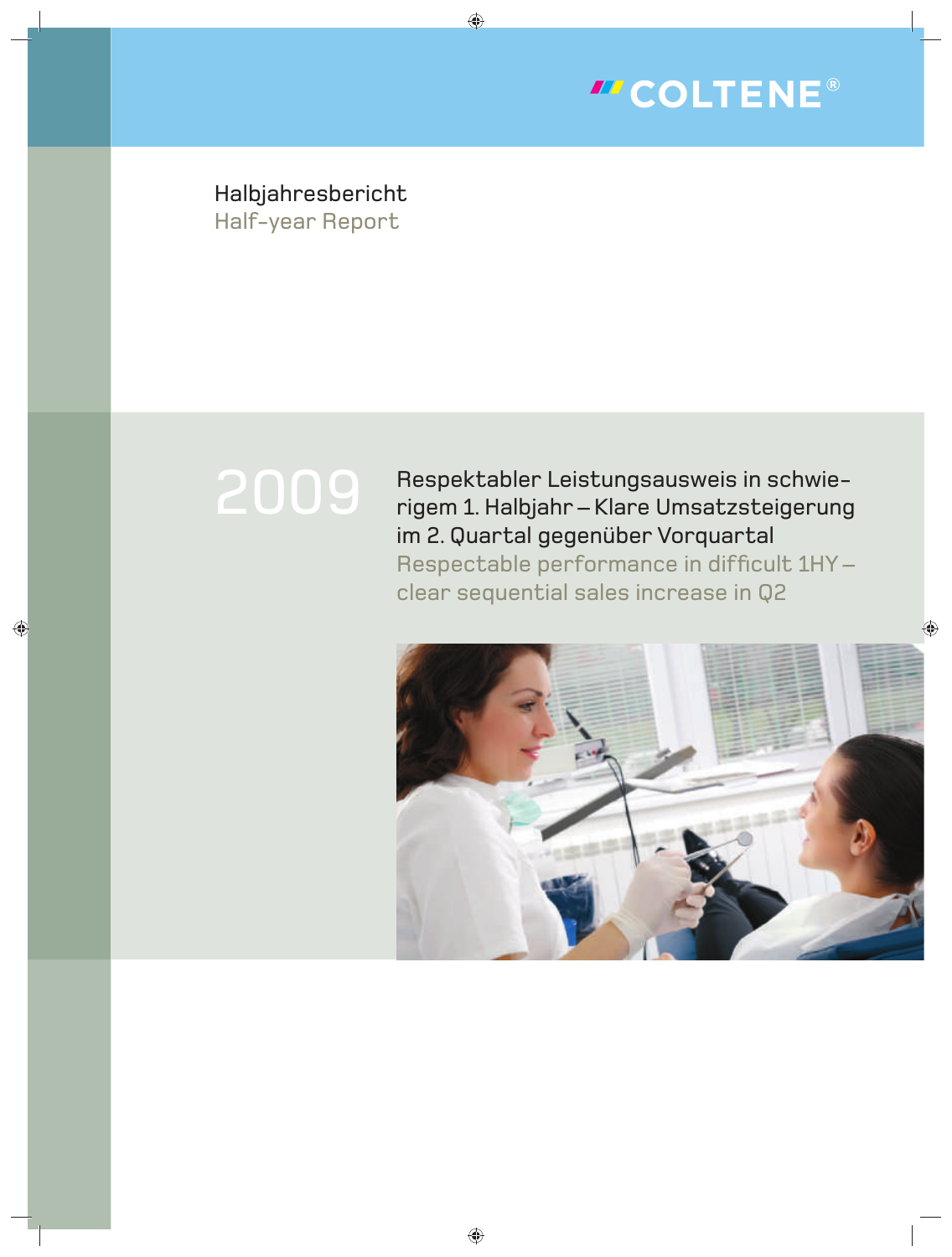## **COLTENE – ein weltweit erfolgreicher Dentalspezialist**

COLTENE ist ein international führendes Unternehmen für Entwicklung, Herstellung und Vertrieb von zahnmedizinischen Verbrauchsgütern und Kleingeräten.

COLTENE verfügt in den USA, in der Schweiz sowie in Deutschland und Ungarn über modernste Produktionsstätten. Weltweit vertrauen Zahnärzte und Dentallabors auf Produkte von COLTENE sowohl bei traditionellen als auch implantatbasierten Therapieformen und Zahnrekonstruktionen.

COLTENE bietet ein abgerundetes Produktsortiment an, das nebst präzisionsgenauen Abformmaterialien und hoch ästhetischen Füllmaterialien ein breites Angebot von Produkten zur Wurzelkanalbehandlung, für die Patientensicherheit und -hygiene sowie eine abgerundete Palette von Diamant- und Hartmetallbohrern umfasst.

> COLTENE is an internationally leading developer, manufacturer and seller of dental consumables and small equipment.

COLTENE has state-of-the-art production facilities in the USA, Switzerland, Germany and Hungary. Dentists and dental labs use COLTENE products for traditional as well as implant-based therapies and dental reconstructions.

COLTENE's product offering comprises high-precision impression materials, aesthetically leading filling materials, a broad range of endodontic materials and products, diamond and carbide rotary instruments as well as a comprehensive offering in the area of patient safety and hygiene.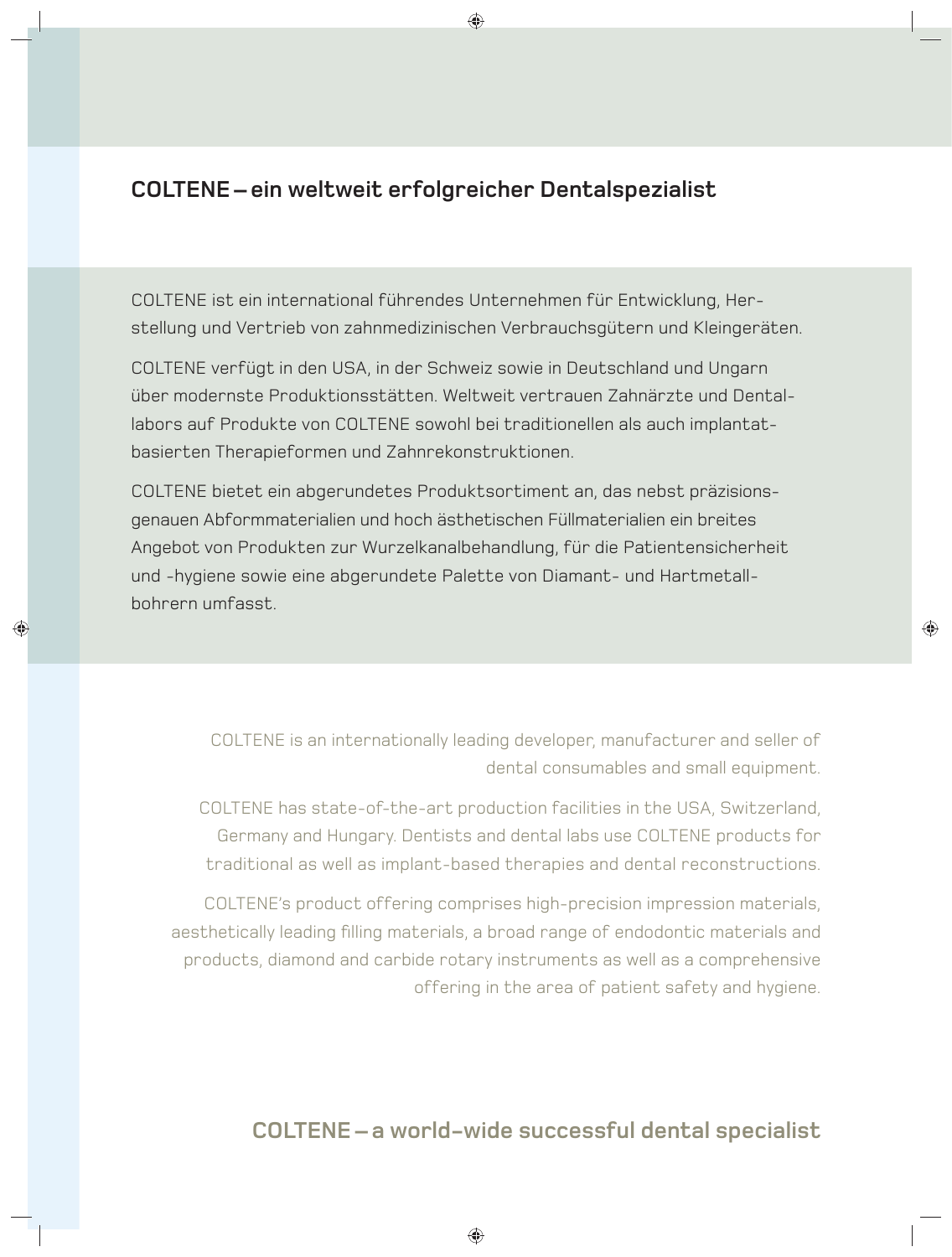### TO OUR SHAREHOLDERS

The demand for dental consumables, which include the specialties of COLTENE, has remained stable across all markets despite the deep recession of the last months: Globally, dentists and dental labs continue to use roughly the same amount of materials as last year and patients continue to consult their dentist when they have a toothache despite the grim economy. As reported in the first quarter 2009 the sharp downturn in the first months of the year gave rise to tighter inventory management, greater professionalization of supply chain management and accelerated stock reduction, particularly among European dental distributors. As a result, the dental manufacturing industry recorded lower sales figures at the end of the first quarter 2009, a process which will continue to the end of the year in diluted form. However, the mid- to long-term attractiveness of this target market remains intact.

Given the system-related sales decline, COLTENE fared reasonably well in the first half of 2009; sales amounted to CHF 69.7 million which equates to a decline of 14.9% compared with the same period last year. First quarter 2009 sales had dropped by 20.0%, but activity picked up again, in relative terms, in the second quarter. At CHF 37.6 million sales only fell 10.0% short of those in the same period of last year.

Having rapidly taken measures to reduce the cost base, COLTENE recorded an operating profit (EBIT) of CHF 4.5 million in the first half-year of 2009 since cost cutting measures take time to yield the desired effect. Compared with stronger sales in the first half of 2008 with an EBIT of CHF 9.5 million and an EBIT margin of 11.6%, the EBIT margin for the first six months of 2009 stood at 6.5%. Last year, profit for the period was heavily impacted by the extraordinary profit contribution from the sale of the medical business. Net profit from continuing operations decreased to CHF 4.2 million or CHF 1.01 per share versus CHF 7.0 million or CHF 1.53 per share recorded for the first six months of 2008. Boasting an equity ratio of 59.3%, the company continues to be very solidly financed and thus enjoys considerable entrepreneurial agility. The mid-term prospects of the global dental market are positive and we steadfastly continue to implement our growth strategy by entering into new geographic markets, de veloping and launching innovative products and by investing in equipment and assets. At the beginRespektabler Leistungsausweis in schwierigem 1. Halbjahr – Klare Umsatzsteigerung im 2. Quartal gegenüber Vorquartal

### AN UNSERE AKTIONÄRINNEN UND AKTIONÄRE

Die Nachfrage der Endkonsumenten nach dentalen Verbrauchsmaterialen – den Spezialitäten von COLTENE – ist selbst im rezessiven Umfeld der letzten Monate über alle Märkte verhältnismässig stabil geblieben: Weltweit haben Zahnärzte und Dentallabors in etwa mit dem Vorjahr vergleichbare Materialmengen vom Dentalhandel bezogen. Patienten suchen bei Zahnschmerzen auch im wirtschaftlichen Abschwung den Zahnarzt auf. Wie bereits im ersten Quartal 2009 berichtet, führte die ausserordentlich starke Rezession insbesondere in Europa in den ersten Monaten des Jahres zu einer deutlich strafferen Lagerbewirtschaftung im Dentalhandel, einer weiteren Professionalisierung der Versorgungsketten und einem forcierten Lagerabbau. Dies bewirkte bei der produzierenden Industrie am Ende des ersten Quartals tiefere Verkaufszahlen, ändert an der mittel- und langfristigen Attraktivität des Zielmarktes jedoch nichts. Dieser Prozess wird sich in abgeschwächter Form bis Ende des Jahres hinziehen.

Vor dem Hintergrund dieses systembedingten Umsatzrückgangs hat sich COLTENE im ersten Halbjahr 2009 sehr respektabel geschlagen: Es resultierte ein Umsatz von CHF 69,7 Mio. Gegenüber dem ersten Semester 2008 entspricht dies einem Rückgang von 14,9%. Nachdem im ersten Quartal 2009 der Umsatz noch 20,0% tiefer gelegen hatte, nahm die Aktivität im zweiten Quartal relativ betrachtet wieder zu und lag mit CHF 37,6 Mio. nur noch 10,0% unter dem Vergleichswert des Vorjahres.

Dank rasch ergriffener, wenn auch mit einer gewissen Verzögerung greifender Massnahmen zur Kosteneinsparung erwirtschaftete COLTENE im ersten Semester 2009 einen EBIT von CHF 4,5 Mio., was einer EBIT-Marge von 6,5% entspricht. Im Vorjahreszeitraum hatte COLTENE mit einem deutlich höheren Umsatz einen EBIT von CHF 9,5 Mio. und eine EBIT-Marge von 11,6% ausgewiesen. Das Periodenergebnis des ersten Halbjahres war im Vorjahr massgeblich durch den ausserordentlichen Gewinnbeitrag aus dem Verkauf des Medizinalgeschäfts beeinflusst worden. Das Ergebnis aus weitergeführter Tätigkeit reduzierte sich in den ersten sechs Monaten 2009 auf CHF 4,2 Mio. nach CHF 7,0 Mio. im ersten Semester des Vorjahres. Dies entspricht einem Gewinn pro Aktie von CHF 1.01 nach vergleichbaren CHF 1.53 vor einem Jahr. Das Unternehmen ist mit einem Eigenmittelanteil von 59,3% nach wie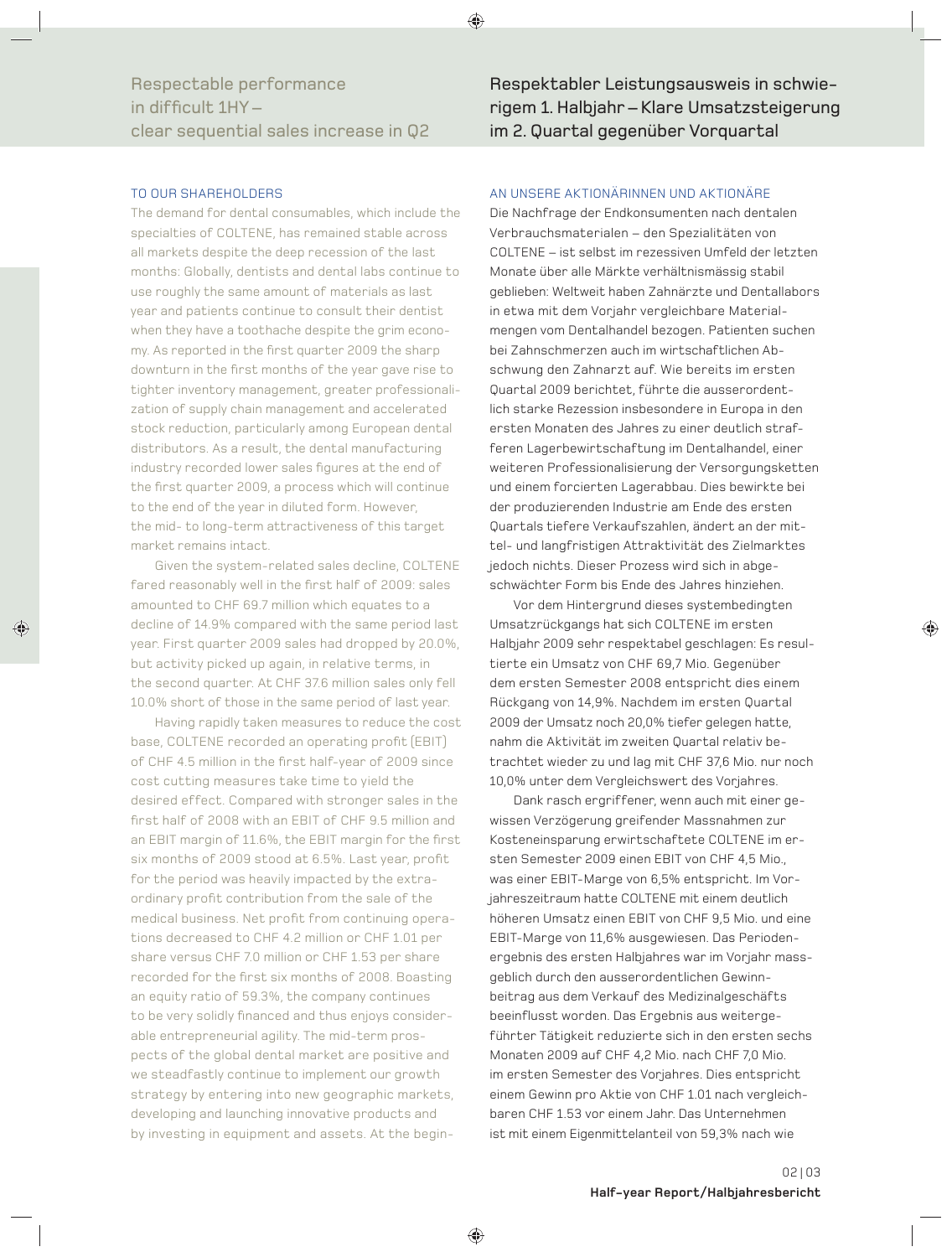

Mit den neuen autoklavierbaren AFFINIS-Abformmaterialien können Zahnärzte hochpräzise Gebissabdrücke und Restaurationen anfertigen, die beim Sterilisationsverfahren perfekte Konturen bewahren.

With the new autoclavable AFFINIS impression materials dentists can generate high precision dental impressions and restorations that preserve perfect fit after the sterilization process.

ning of July, COLTENE accordingly announced the two-step acquisition of Vigodent in Brazil. As a minority holding, Vigodent will for the time being not be consolidated.

### SALES DEVELOPMENT

COLTENE started into the current year with confidence. It was only toward end-March that it became clear that the traditional end-of-quarter sales boost would be much smaller than in previous years due to inventory reductions at dental distributors, which this time occurred mostly in Europe. The facts and figures collected from the end market were, however, reassuring to a certain degree as they showed no decline in consumables demand by dentists and dental labs. The unexpected 20.0% sales shortfall at the end of March prompted COLTENE to initiate rapid measures to reduce the overall cost level of the Group with a view to securing the mid-term growth potential. The dental distribution partners' stock level reductions are a transient phenomenon that does not impact overall demand. During the second quarter, demand from distributors picked up again. The sales development for the first six months in key markets differed greatly. In Swiss francs, sales to distribution were CHF 69.7 million compared with CHF 81.9 million in the same period a year earlier. This corresponds to a decline of 14.9%. The currency effects compared with the prior year period were merely –0.1 percentage points.

The market development in Europe differs by country. While both Scandinavia and Eastern Europe continue to show stable business activity, all other countries were affected by the above mentioned sales decrease and stock reduction.

North America remains a challenging market. In the US private consumption was down significantly due to the economic crisis, which partly impacted the dental business. Sales were at market level regardless of difficult conditions. Despite the diffivor sehr solide finanziert und unternehmerisch entsprechend agil. COLTENE beurteilt die mittelfristige Entwicklung im globalen Dentalmarkt positiv und setzt ihre auf künftiges Wachstum ausgerichtete Strategie mit der Erschliessung neuer geografischer Märkte, der Entwicklung und Lancierung neuer Produkte und mit Investitionen in den Anlagenpark unverändert fort. Dementsprechend konnte COLTENE anfangs Juli die über zwei Stufen erfolgende Akquisition der brasilianischen Vigodent bekannt geben. Als Minderheitsbeteiligung wird Vigodent derzeit nicht konsolidiert.

### UMSATZENTWICKLUNG

COLTENE startete zuversichtlich ins Jahr 2009. Erst gegen Ende März wurde klar, dass das sonst übliche Quartalsschlussgeschäft aufgrund von Lagerabbauten besonders im europäischen Dentalhandel deutlich kleiner als in den Vorjahren ausfallen würde. Beruhigend war dabei immerhin, dass die vom Endmarkt eintreffenden Zahlen in Bezug auf die Verbrauchsmaterialien keinen wesentlichen Rückgang der Nachfrage bei den Zahnärzten und Dentallabors erkennen liessen. Als Antwort auf den per Ende März gegenüber dem gleichen Vorjahreszeitraum um 20,0% tieferen Umsatz ergriff COLTENE unverzüglich Massnahmen zur Kostensenkung, ohne aber das mittelfristige Wachstum zu beschneiden. Die durch die Verschlankung der Beschaffungskette gesenkten Lagerbestände des Handels ändern als vorübergehendes Phänomen die generelle Nachfrage grundsätzlich nicht. Im zweiten Quartal nahm die Nachfrage des Handels bereits wieder erkennbar zu. Die Verkaufsentwicklung in den einzelnen Marktregionen war im ersten Halbjahr 2009 jedoch sehr unterschiedlich. In Schweizer Franken ergab sich ein Umsatzrückgang von 14,9% auf CHF 69,7 Mio., verglichen mit CHF 81,9 Mio. in der Vorjahresperiode. Die Währungseinflüsse im Vergleich zum ersten Halbjahr 2008 betrugen lediglich –0.1 Prozentpunkte.

In Europa entwickelte sich das Geschäft von Land zu Land unterschiedlich. Während Skandinavien und Osteuropa weiterhin ein stabiles Geschäft aufwiesen, wurden alle anderen Länder vom oben erwähnten Umsatzrückgang bzw. Lagerabbau erfasst.

Nordamerika bleibt ein anspruchsvoller Markt. In den USA gingen aufgrund der Wirtschaftskrise die privaten Konsumausgaben deutlich zurück, was sich teilweise auf den Dentalmarkt übertrug. Die Verkäufe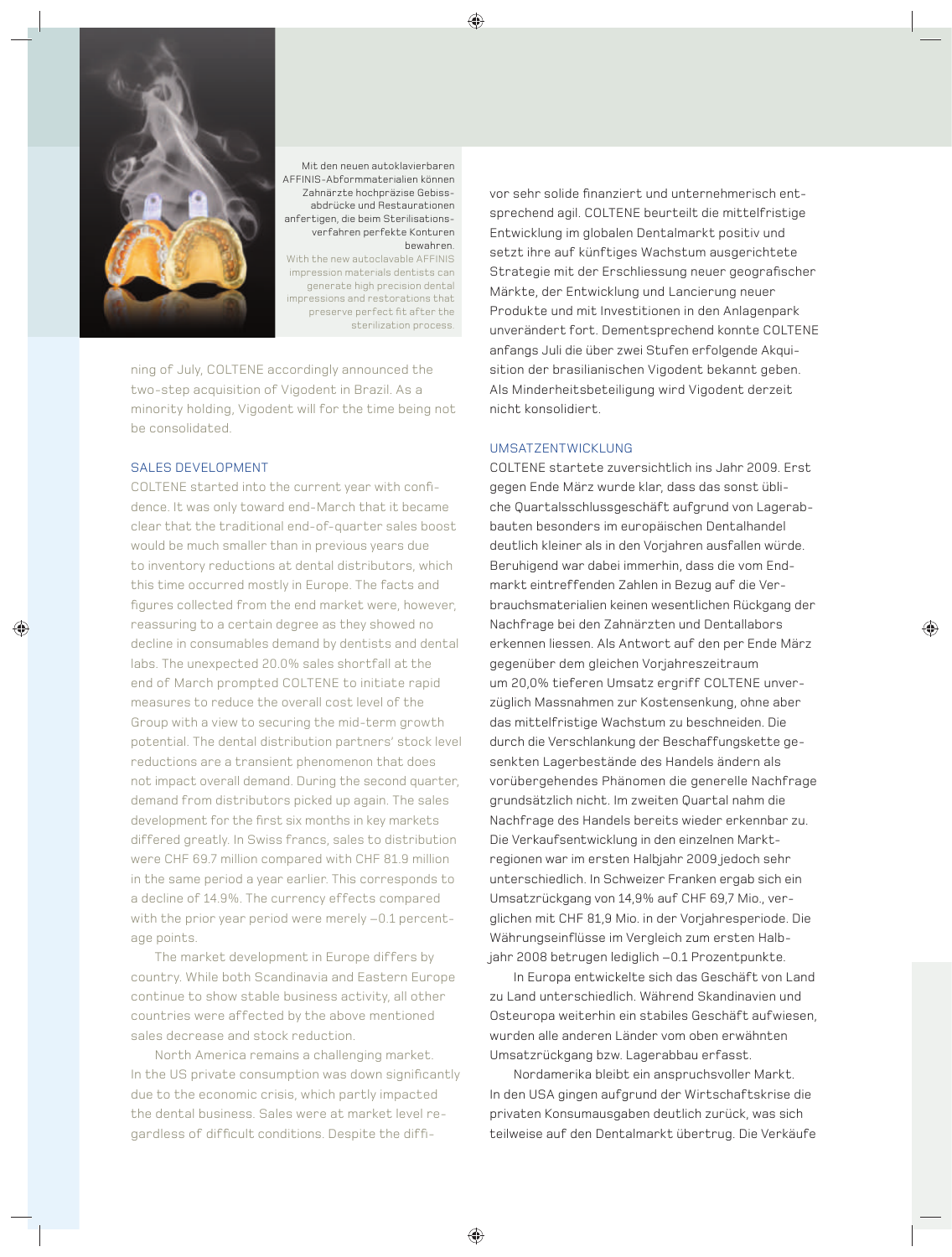cult market environment COLTENE is well positioned to gain further market share.

In the face of economic recession, BRIC countries posted respectable growth rates. Russia remains an attractive growth market for COLTENE, even though sales level for the first half of 2009 was only slightly above the previous year. This is a remarkable result given the current economic situation. Both China and India also came under pressure because of the global recession. Sales in China were more affected, but they will increase this year. In India, by contrast, double digit growth rates can be expected for 2009, although at low levels. Setting up and developing local sales companies in India and China has been a worthwhile investment and enables COLTENE to achieve sales increases. In Brazil new opportunities are opening up for COLTENE. The acquisition of stakes in Brazil's Vigodent deepens our regional positioning and creates additional growth opportunities in the country and beyond.

Sales across Latin America were adversely affected compared with the very good development in the previous year. Far Eastern sales were also negatively affected by the difficult market environment.

COLTENE's key factors of success are its broad range of dental consumables and continuous product innovations to optimize customer benefit. In particular, product groups such as rotary instruments, impression materials and restoration delivered gratifying sales increases in the first six months of

ParaCore

lagen trotz der schwierigen Umstände auf Marktniveau. Ungeachtet des schwierigen Marktumfeldes ist COLTENE aut positioniert, um weiterhin Marktanteile zu gewinnen.

Die BRIC-Staaten entwickelten sich trotz Wirtschaftskrise respektabel. Russland bleibt für COLTENE ein attraktiver Wachstumsmarkt, auch wenn das Umsatzniveau im ersten Halbjahr 2009 nur leicht über dem Vorjahr lag, was angesichts der aktuellen Wirtschaftslage sehr bemerkenswert ist. Auch China und Indien gerieten aufgrund der globalen Rezession unter Druck. Die Verkäufe in China sind dabei stärker betroffen, werden jedoch auch dieses Jahr ein Wachstum aufweisen. In Indien sind hingegen – wenn auch noch auf tieferem Niveau – weiterhin zweistellige Wachstumsraten für 2009 zu erwarten. Der Auf- und Ausbau einer eigenen indischen sowie chinesischen Niederlassung hat sich für COLTENE in jedem Fall gelohnt und trägt zur Umsatzsteigerung bei. In Brasilien eröffnen sich für COLTENE mit der Akquisiton der Anteile an der lokal stark positionierten Firma Vigodent zusätzliche Wachstumschancen im Land selbst und darüber hinaus.

Die Verkäufe im übrigen Lateinamerika fielen im Vergleich zum sehr guten Vorjahr leicht negativ aus. Der Umsatz im übrigen Fernen Osten war durch das schwierige Marktumfeld ebenfalls nachteilig beeinflusst.

Die breite Palette an dentalen Verbrauchsmaterialien und die kontinuierlichen Produktverbesserungen für die weitere Optimierung des Kundennutzens stehen für COLTENE im Vordergrund. Vor allem die Produktgruppen Rotierende Instrumente, Abformmaterialien und Restauration konnten im ersten Halbjahr 2009 – auch dank neuer Produkteinführungen – den Umsatzrückgang stabilisieren.

### ERTRAGSLAGE

COLTENE hat mit einem breit angelegten Kostensenkungsprogramm auf die rückläufige Umsatzentwicklung reagiert. Insgesamt konnte COLTENE im ersten Halbjahr 2009 den operativen Kostenblock um CHF 2,7 Mio. im Vergleich zur Vorjahresperiode senken. Während die Kosten im Materialeinkauf sowie die Marketing- und Verwaltungskosten im Verhältnis zum Umsatz stärker oder im Gleichschritt gesenkt werden konnten, gingen die Personalkosten im ersten Halbjahr 2009 kaum zurück. COLTENE hat für

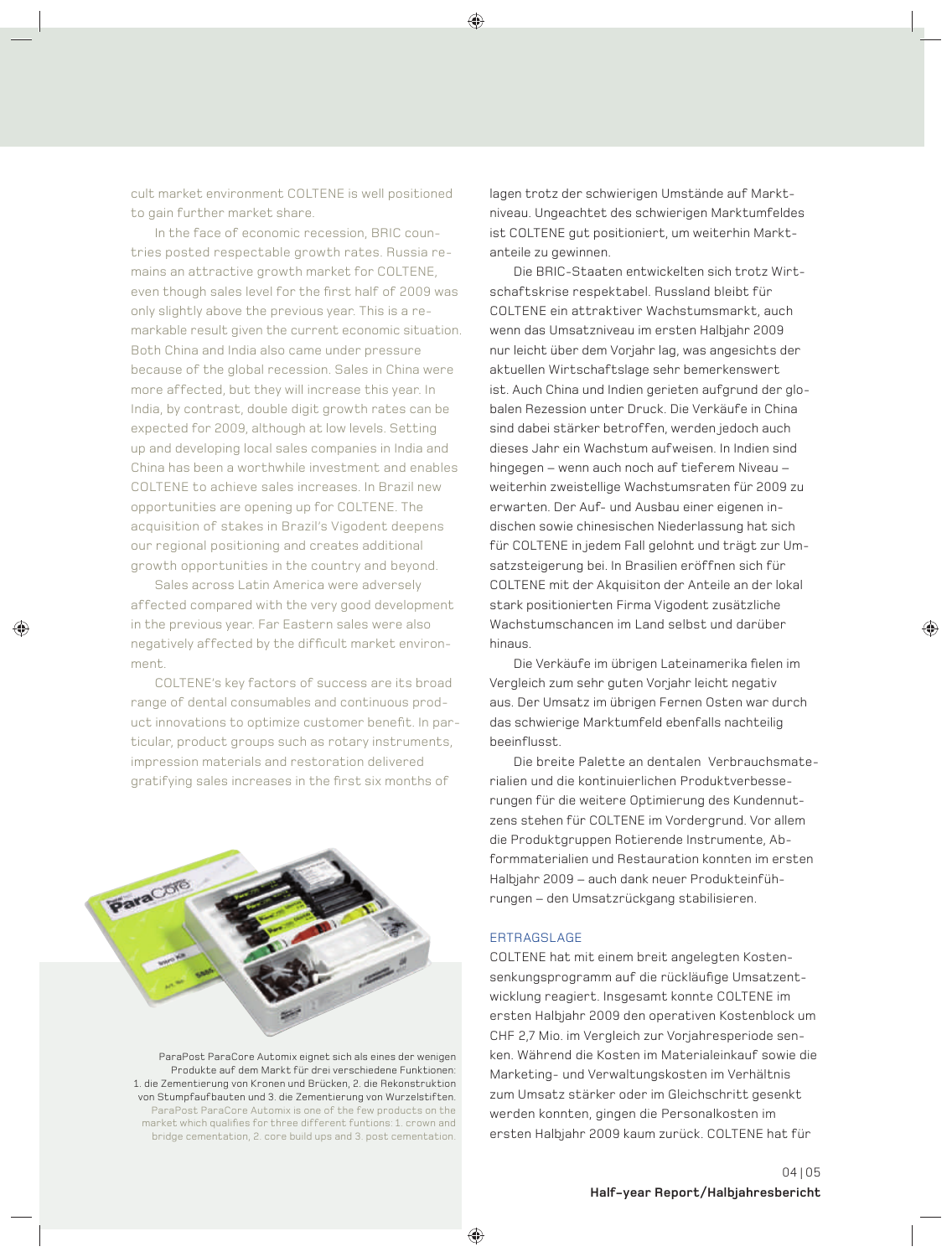the year, also thanks to new product launches which stabilized the decline in sales.

### EBIT AND NET PROFIT

COLTENE immediately reacted to the drop in sales by introducing a comprehensive cost reduction program saving CHF 2.7 million in the first half of 2009 compared with the prior year period. Material and consumables costs as well as marketing and administrative expenses were reduced more than or in line with the sales decline, whereas personnel expenses in the first half of 2009 remained at last year's level. In an anti-cyclical and strategic move, COLTENE even hired additional staff to facilitate and promote its market expansion in China and India as well as to accommodate an additional build-up in its rotary instruments business. Management is convinced that these investments into the company's future will pay off.

COLTENE closed the first semester 2009 with an EBIT of CHF 4.5 million after CHF 9.5 million in the same period last year. Accordingly, the EBIT margin declined from 11.6% in the first six months of last year to a current 6.5%. A stronger net financial result and lower tax expenses due to the lower profitability level supported net profit from continuing operations which stood at CHF 4.2 million after CHF 7.0 million last year. This equates to fully diluted earnings per share of CHF 1.01 versus CHF 1.53 for the first half-year of 2008.

In the first semester of 2008, COLTENE recorded an extraordinary earnings contribution of CHF 29.7 million from the sale of the entire medical business, which significantly influenced profit for the period. This is the reason for the period's lower profit of

> Im Bereich der konservierenden Zahnheilkunde garantiert das Synergy D6 Flow Füllungsmaterial sowohl eine einfache und schnelle Anwendung als auch eine dauerhafte ästhetische Füllung, die sich dem natürlichen Zahn anpasst In the area of conservative dentistry the Synergy D6 Flow filling material guarantees both an easy and fast application and a long-lasting aesthetic filling which blends in flawlessly with natural dentition.

den Markt aufbau in China und Indien, aber auch im Bereich der Rotierenden Instrumente, die Personaldecke strategisch und antizyklisch sogar verstärkt. Die Unternehmensleitung ist überzeugt, dass sich diese Investitionen in die Zukunft lohnen werden.

COLTENE schloss das erste Semester 2009 mit einem EBIT von CHF 4,5 Mio. nach CHF 9,5 Mio. in der Ver gleichsperiode des Vorjahres. Entsprechend glitt auch die EBIT-Marge von 11,6% in den ersten sechs Monaten des Vorjahres auf 6,5% zurück. Ein besseres Finanzergebnis als im Voriahreszeitraum und aufgrund der Ertragslage tiefere Steueraufwendungen stärkten das Ergebnis aus ordentlicher Tätigkeit etwas, so dass COLTENE ein Ergebnis aus weitergeführter Tätigkeit von CHF 4,2 Mio. nach CHF 7,0 Mio. im Vorjahr ausweist. Dies entspricht je Aktie (voll verwässert) einem Gewinnanteil von CHF 1.01 nach vergleichbaren CHF 1.53 im Vorjahreszeitraum.

Im ersten Halbjahr 2008 hatte ein ausserordentlicher Gewinnbeitrag von CHF 29,7 Mio. aus dem Verkauf des gesamten Medizinalgeschäfts den Gewinnausweis massgeblich beeinflusst. Dies erklärt das tiefere Periodenergebnis von aktuell CHF 4,2 Mio. gegenüber CHF 36,7 Mio. im ersten Semester des letzten Jahres. Je Aktie vergleichen sich die aktuellen CHF 1.01 mit aussergewöhnlich hohen CHF 8.04 aus dem Vorjahr. Aufgrund von IAS 1 wird die sogenannte Gesamtergebnisrechnung ausgewiesen, die zusätzlich zum Periodenergebnis Währungsdifferenzen bei der Umrechnung ausländischer Tochtergesellschaften umfasst. Diese Währungsdifferenzen wurden bis dato nur im Eigenkapitalnachweis aufgeführt. Die Gesamtergebnisrechnung betrug CHF 6,1 Mio. im Vergleich zu CHF 30,3 Mio. in der Vorjahresperiode.

### CASHFLOW UND BILANZ

Das tiefere Geschäftsvolumen und der rückläufige Gewinn schmälerten in der Berichtsperiode den Geldfluss aus Betriebstätigkeit. Da im Quartalsschlussgeschäft Ende März deutlich weniger ausgeliefert wurde als in den Vorjahren, nahmen die Lagerbestände auf der Endproduktseite und durch die angepassten Produktionspläne vorübergehend auch auf der Rohmaterialseite deutlich zu. COLTENE ist überzeugt, dass sich diese Situation in der zweiten Jahreshälfte aufgrund der längeren Betriebsferien wieder normalisieren wird, hat sich aber zum Ziel gesetzt, die Lager auf allen Produktionsstufen und in allen Unter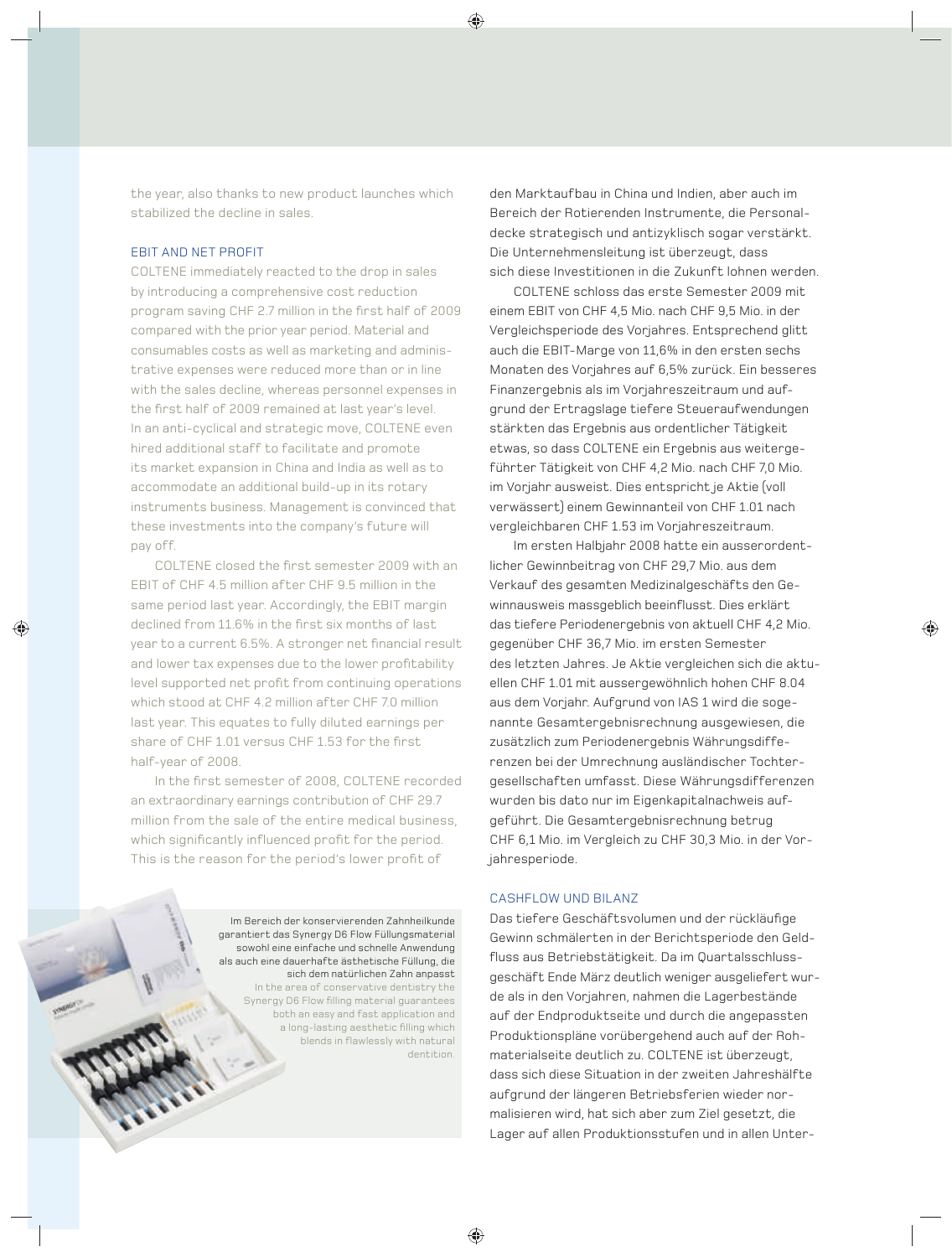CHF 4.2 million for the first half-year compared with CHF 36.7 million in the same period of 2008. Current earnings per share were CHF 1.01 compared with the exceptionally high CHF 8.04 in the same period last year. In accordance with IAS 1, COLTENE reports its comprehensive income for the period which in addition to the profit for the period also includes exchange differences on translating foreign operations. Until now, these exchange rate differences were reported only in the statement of changes in equity. The comprehensive income for the period amounted to CHF 6.1 million compared with CHF 30.3 million in the same period of last year.

### CASH FLOW AND BALANCE SHEET

The lower business volume and the declining net profit negatively impacted the cash flow for the period. As shipments at the end of March were much lower than in previous years, inventory of finished products increased and – as a result of adjusted production plans – raw material inventories also rose considerably. COLTENE believes that this situation will normalize again during the remainder of the year due to longer company holidays. Even so, the company has set a target to decrease inventory levels across all production sites and departments considerably over the year. During the period under review, COLTENE invested to increase its rotary instruments manufacturing capacity in the USA and into targeted maintenance and expansion measures in Europe. The capital expenditures of CHF 4.3 million were about double the ordinary depreciation. COLTENE also decided to implement a Group-wide ERP system to gain additional productivity, support management in its decision-making processes and to best facilitate the integration of all global activities into one entity.

The payment of CHF 17.3 million of withholding tax on the share buyback program in January 2009 further increased the usually higher cash needs at the beginning of the year reflecting the dividend payment of CHF 17.8 million this year. This additional liquidity was financed through current bank loans that have increased accordingly from CHF 2.6 million at year-end to CHF 43.4 million at the end of June 2009. The company has still more than CHF 50 million of unused credit lines.

COLTENE is very solidly financed as shown by the sound equity ratio of 59.3%. Such financial flexibility is an important asset and competitive adnehmensbereichen innert Jahresfrist wesentlich zu senken. COLTENE hat im Berichtszeitraum die Herstellkapazitäten im Bereich der Rotierenden Instrumente in den USA ausgebaut, aber auch gezielte Kapazitätserneuerungs- und -erweiterungsinvestitionen in Europa getätigt. Insgesamt wurde in den ersten sechs Monaten mit rund CHF 4,3 Mio. etwa das Doppelte der ordentlichen Abschreibungen in Sachanlagen investiert. COLTENE hat zudem entschieden, in den nächsten Monaten ein gruppeweites ERP-System einzuführen, um zusätzliche Produktivität zu gewinnen und das Management bei seinen Entscheidungen und beim Zusammenführen der Firma zu einer weltweiten Einheit optimaler zu unterstützen.

Zum Anfang Jahr generell höheren Liquiditätsbedarf wegen der Auszahlung der Dividende (CHF 17,8 Mio.) kam im Januar 2009 noch die Begleichung der mit dem Aktienrückkaufsprogramm verbundenen Verrechnungssteuer (CHF 17,3 Mio.) hinzu. Dieser Mittelbedarf wurde durch kurzfristige Bankkredite, die sich demzufolge von CHF 2,6 Mio. bei Jahresende auf CHF 43,4 Mio. per Ende Juni 2009 erhöht haben, finanziert. Dem Unternehmen stehen nach wie vor Kreditlinien von über CHF 50 Mio. zur Verfügung.

Mit einem Eigenmittelanteil von 59,3% ist die Bilanz von COLTENE äusserst solide. Diese finanzielle Flexibilität ist gerade in wirtschaftlich schwierigeren Zeiten ein enormer Wettbewerbsvorteil. COLTENE nutzt diese Stärke bewusst, um die auf künftiges Wachstum zielende Strategie konsequent umzusetzen.

### FORTSCHRITTE IN DER STRATEGIEUMSETZUNG

Die Erschliessung der aufstrebenden Weltregionen treibt COLTENE zielstrebig voran. So wurden in China, wo im vergangenen Jahr eine eigene Gesellschaft erfolgreich die Arbeit aufgenommen hatte, und Indien, wo im ersten Semester 2009 vergleichbare Strukturen aufgebaut wurden, die Verkaufsmannschaften weiter ausgebaut. In Russland und Osteuropa setzten sich die Erfolge der letzten beiden Jahre fort. Ein besonders wichtiger Schritt erfolgte am Ende des ersten Semesters 2009 in Brasilien: Mit der über zwei Schritte erfolgenden Übernahme des bisherigen brasilianischen Vertriebspartners Vigodent SA Indústria e Comércio kann COLTENE die Stellung im grössten lateinamerikanischen Dentalmarkt und in Lateinamerika generell verstärken. Vigodent verfügt in Bonsucesso/Rio de Janeiro über moderne Produktionsanlagen für Abform- und Füllmaterialien und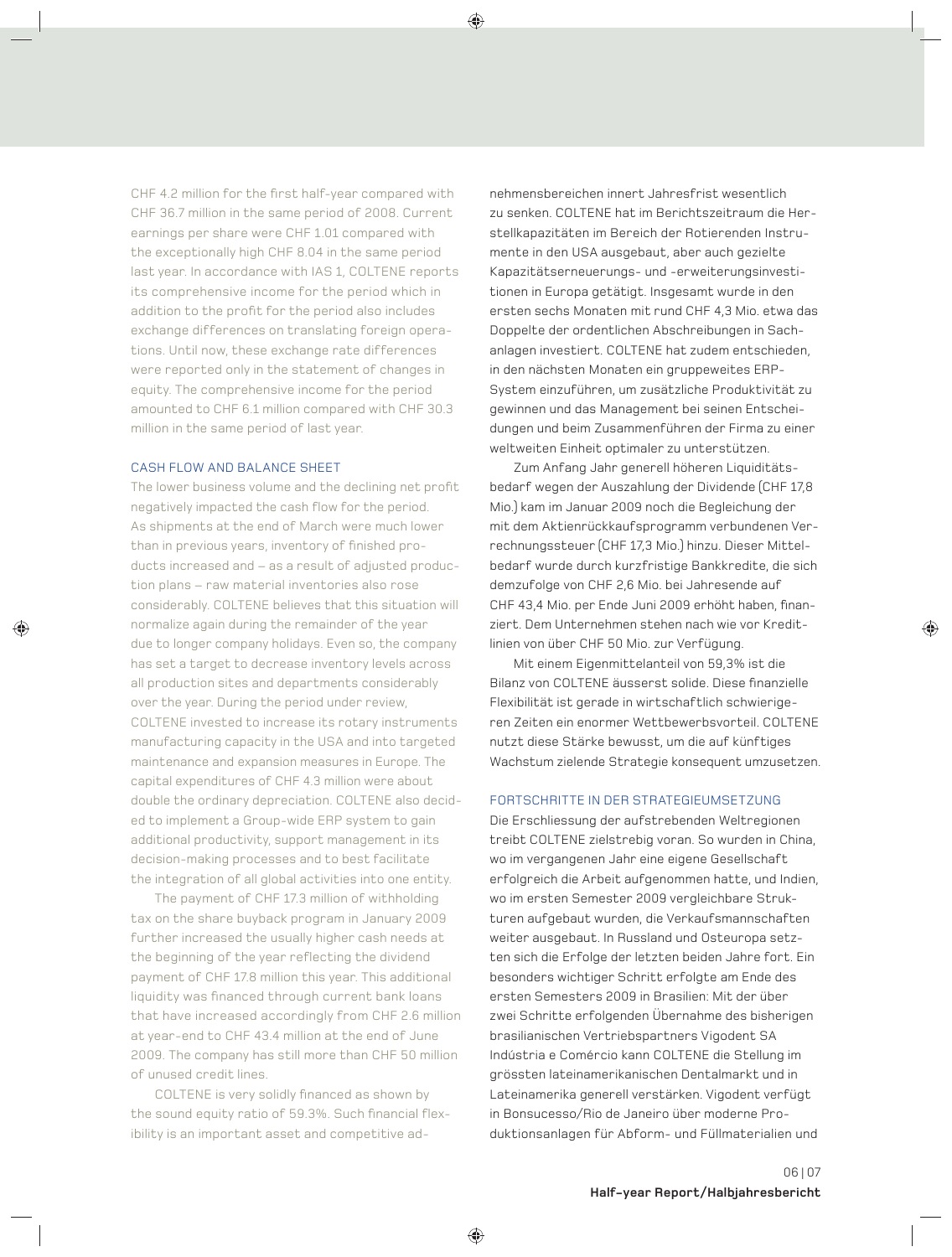vantage, not least in troubled economic times such as these. COLTENE is using this strength to consistently implement its strategy for future growth.

### STRATEGY IMPLEMENTATION

COLTENE continues to expand its presence in the emerging markets as planned. In China, our own sales organization which we established last year is now fully operational. In India, a similar structure was set up during this reporting period. In both areas we increased the number of staff. As in the last two years, we achieved very good business results in Eastern Europe and Russia. A strategically very important step was the acquisition of Vigodent SA Indústria e Comércio in Brazil at the end of June 2009. We are acquiring this company, so far a distribution partner of COLTENE, in two steps. Vigodent not only en hances our position in Latin America's biggest dental market but in the whole continent. Vigodent has state-of-the-art production facilities in Bonsucesso/ Rio de Janeiro to manufacture impression and filling materials that are well-known in this market. COLTENE will be able to use these facilities to accelerate its market penetration in Latin America and other Emerging Markets. Effective from the beginning of July 2009, COLTENE acquired a significant 40% stake in Vigodent and convened with the former owner who continues to manage the company to increase this interest to 100% over the next two years. Vigodent employs some 170 people and generates sales of around CHF 11 million. Once fully consolidated, these sales will largely be incremental. As a minority holding, Vigodent will for the time being not be consolidated.

In its marketing activities, COLTENE is also exploring new avenues. We are partnering with very successful, Internet-based educational platforms where the next generation of dentists can familiarize themselves step by step with Coltène/Whaledent products. gIDE (Global Institute for Dental Education; http://www.globalinstituteonline.com), one of our partners, is the world-wide leading online education organization with clients in over 100 countries.

COLTENE successfully launched several product innovations in the first half of 2009. Many product launches and innovations were presented at this year's IDS (International Dental Show) conference in Cologne. In prosthetics COLTENE introduced a sigist auf dem lateinamerikanischen Markt mit eigenen Produkten erfolgreich präsent. COLTENE wird die Produktionskapazitäten in Brasilien insbesondere für die weitere Markterschliessung der aufstrebenden Märkte nutzen. COLTENE hat in einem ersten Schritt mit Wirkung per Anfang Juli 2009 einen massgeblichen Anteil von 40% an Vigodent übernommen. Mit dem bisherigen Eigentümer, der die Firma auch weiterhin leitet, ist geplant, dass COLTENE in den nächsten zwei Jahren den Anteil auf 100% aufstocken wird. Vigodent erwirtschaftet mit zirka 170 Mitarbeitenden einen Jahresumsatz von rund CHF 11 Mio. Sobald das Unternehmen voll konsolidiert wird, stellt der Grossteil dieses Umsatzes für COLTENE zusätzliche Verkäufe dar. Als Minderheitsbeteiligung wird Vigodent derzeit nicht konsolidiert.

COLTENE geht auch im Marketing neue Wege. COLTENE beteiligt sich erfolgreich an neuen, internetbasierten Schulungsplattformen, über die sich die nächste Generation von Zahnärzten Schritt für Schritt mit den Coltène/Whaledent-Produkten vertraut machen kann. Einer unserer Partner ist gIDE (global Institute for Dental Education; http://www. globalinstituteonline.com) ein weltweit führender Online-Ausbildner mit Kunden in über 100 Ländern.

Guten Erfolg konnte COLTENE im ersten Halbjahr 2009 mit mehreren Produktneuheiten erzielen. Viele dieser Produktentwicklungen und -neuigkeiten wurden an der diesjährigen IDS (Internationale Dental-Schau) in Köln präsentiert. Im Bereich der Prothetik konnte COLTENE mit den neu autoklavierbaren AFFINIS-Abformmaterialien eine weitere beachtliche Entwicklung vorstellen. Zahnärzte können mit AFFINIS hoch präzise Gebissabdrucke erstellen und verbleibende Hygienelücken perfekt schliessen. Ein weiteres Produkt ist ParaPost ParaCore Automix, welches jetzt drei Indikationen in einem vereint: a. Zementierung von Kronen und Brücken, b. Rekonstruktion von Stumpfaufbauten und c. Zementierung von Wurzelstiften. Im Bereich der ästhetischen Füllungsmaterialien wurde das neue Synergy D6 Flow vorgestellt. Dieses Füllmaterial passt sich dem natürlichen Zahn an und garantiert eine qualitativ hochstehende ästhetische Füllung.

### VERHALTEN OPTIMISTISCHER AUSBLICK

Gestützt auf die im Endmarkt unverändert stabile Nachfrage geht COLTENE davon aus, dass sich die Verkäufe im zweiten Halbjahr 2009 wieder normalisie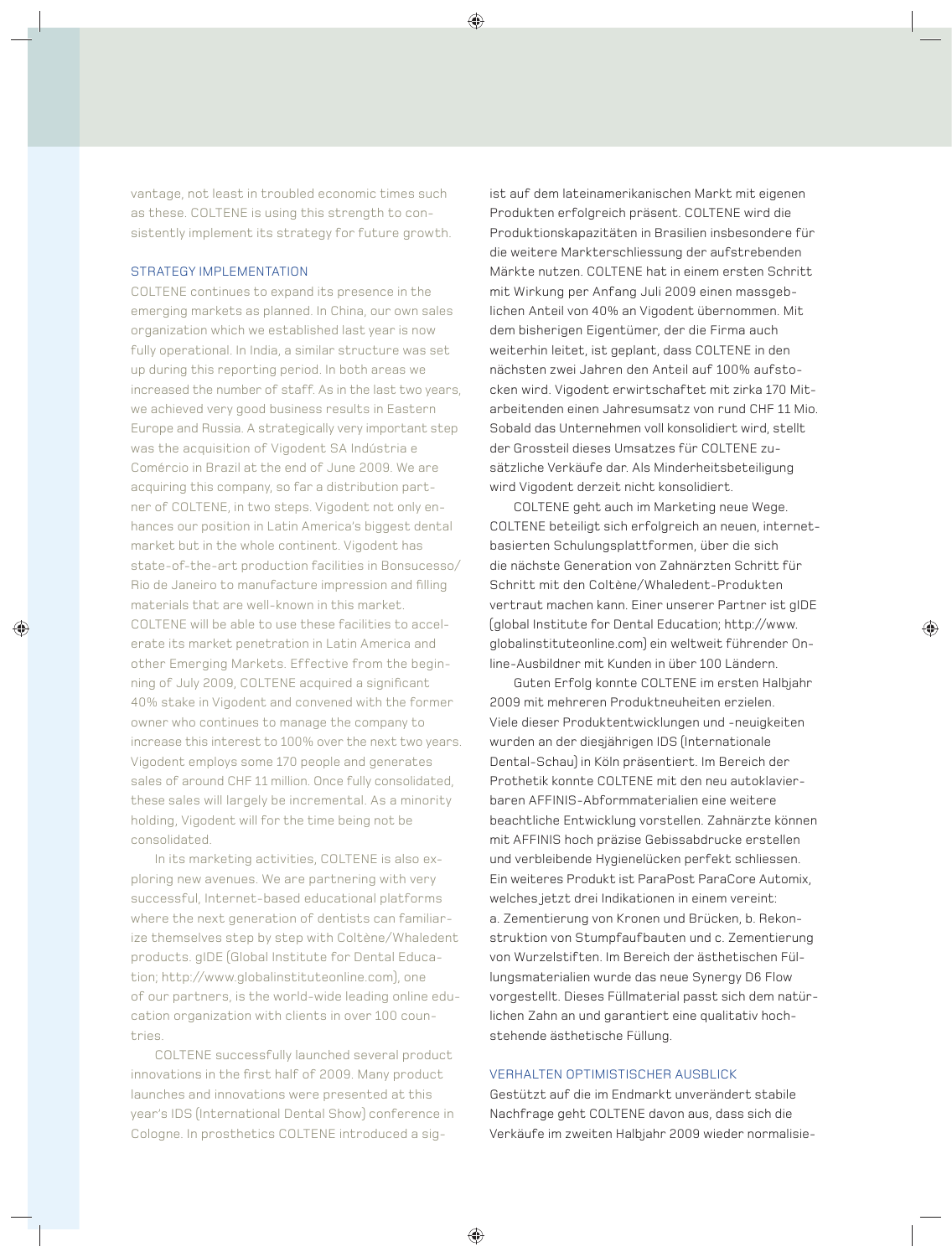nificant development in the new autoclavable AFFINIS impression materials. AFFINIS enables dentists to generate high precision dental impressions and effectively close hygiene gaps. Another product is ParaPost ParaCore Automix, which qualifies for three different functions: a. crown and bridge cementation, b. core build ups and c. post cementation. In the area of aesthetic filling materials the new Synergy D6 Flow was presented. This filling material adapts to the natural tooth and guarantees an aesthetic filling.

### CAUTIOUSLY OPTIMISTIC OUTLOOK

Based on the stable end-user demand, COLTENE expects to achieve sales more in line with former years in the second half of this year. It will, however, be difficult to fully compensate the lower sales of the first semester by year-end. We expect this year's sales to be below 2008 by a single-digit percentage. After a very challenging first half-year 2009, we anticipate a significant operational performance boost for the remainder of the year. The cost reduction measures initiated early on continue to bear fruit. Concentrating both on the traditional and the emerging markets, COLTENE will seize all opportunities that arise. COLTENE expects to further achieve a full-year EBIT margin of 10 to 14%.

me A Ve

Nick Huber **Andreas Meldau** Board of Directors

Chairman of the Chief Executive Officer

ren werden. Es wird allerdings schwierig sein, die im ersten Halbjahr tieferen Umsätze per Jahresende aufzuholen. COLTENE rechnet daher für das ganze Geschäfts jahr mit einem im einstelligen Prozentbereich tieferen Umsatz als 2008. Nach einem sehr anspruchsvollen ersten Halbjahr erwartet COLTENE für die restlichen Monate eine deutliche Verbesserung der operativen Leistung. Die eingeleiteten Kostensenkungsmassnahmen greifen weiter. Mit dem doppelten Fokus auf das traditionelle Geschäft in den etablierten Marktregionen einerseits und auf die aufstrebenden Märkte anderseits kann COLTENE sämtliche Marktchancen nutzen. Für das ganze Geschäftsjahr 2009 erwartet COLTENE weiterhin eine EBIT-Marge von 10% bis 14%.

 $M \rightarrow \overline{X}$ 

Nick Huber **Andreas Meldau** Verwaltungsratspräsident Chief Executive Officer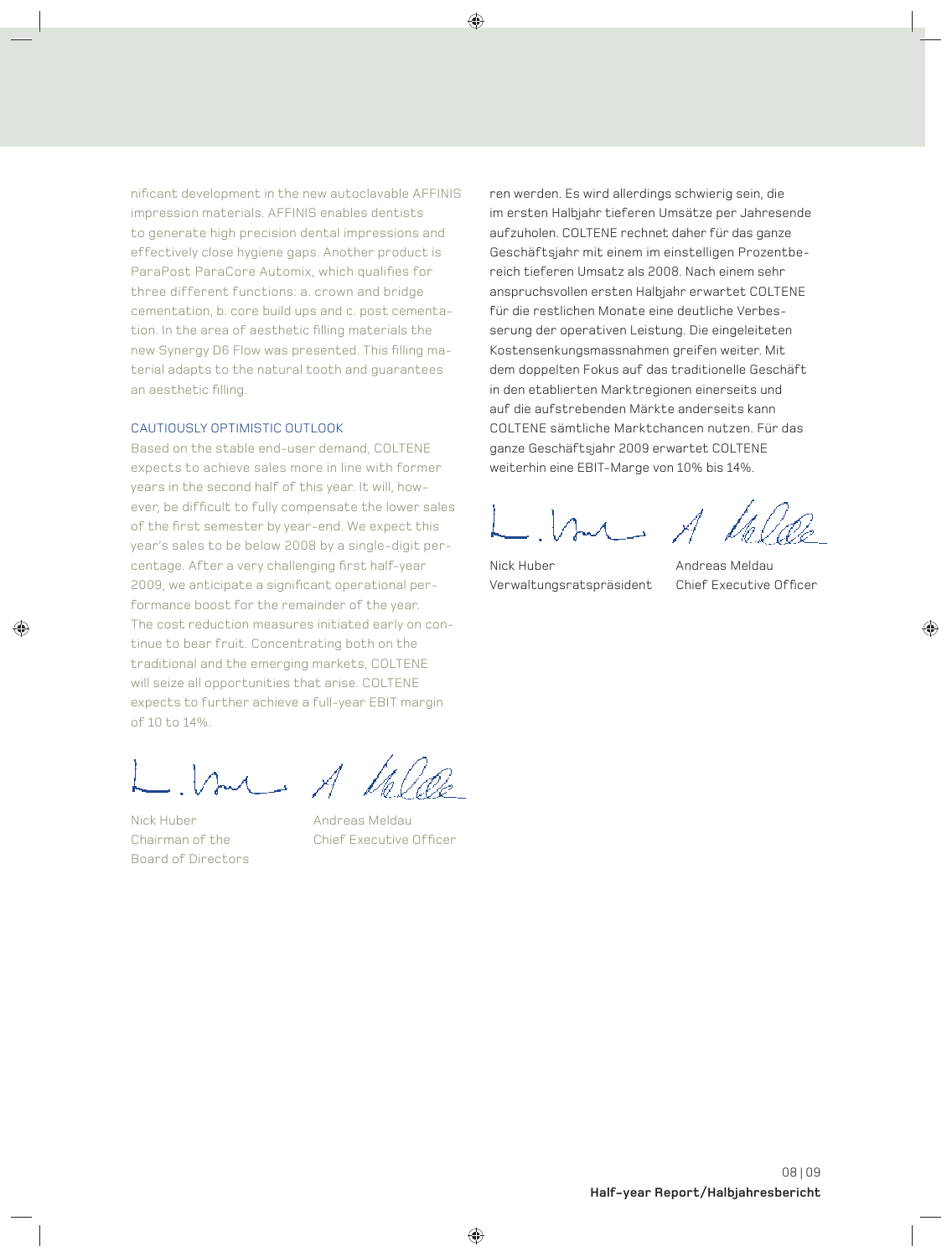# GROUP STATEMENT OF COMPREHENSIVE INCOME

| IN CHF 1000                                                                   | REF. | 1 HY 2009    | 1 HY 2008 |
|-------------------------------------------------------------------------------|------|--------------|-----------|
| Net sales                                                                     |      | 69674        | 81915     |
| Raw material and consumables used                                             | 2    | $-18038$     | $-22665$  |
| Personnel expenses                                                            | 3    | $-28919$     | $-29336$  |
| Other operating expenses                                                      |      | $-3644$      | $-3976$   |
| Marketing and administrative expenses                                         |      | $-12377$     | $-14343$  |
| Other income and expenses                                                     |      | 2            | 5         |
| Depreciation and amortization                                                 |      | $-2162$      | $-2084$   |
| Operating profit (EBIT)                                                       |      | 4536         | 9516      |
| Financial expenses                                                            |      | $-265$       | $-1484$   |
| Financial income                                                              |      | 1422         | 913       |
| Net profit before tax expenses                                                |      | 5693         | 8945      |
| Tax expenses                                                                  |      | $-1482$      | $-1959$   |
| Net profit continuing operations                                              |      | 4211         | 6986      |
| Profit from discontinued operations                                           | 6    | <sup>n</sup> | 29700     |
| Profit for the period                                                         |      | 4211         | 36686     |
| Other comprehensive income for the period:                                    |      |              |           |
| Exchange differences on translating foreign operations, before and net of tax |      | 1858         | $-6412$   |
| Comprehensive income for the period                                           |      | 6069         | 30274     |
| Profit for the period attributable to the owner of the parent                 |      | 4211         | 36686     |
| Comprehensive income for the period attributable to the owner of the parent   |      | 6069         | 30274     |
| Earnings per share (based on profit for the period)                           |      | CHF 1.01     | CHF 8.04  |
| Diluted earnings per share (based on profit for the period)                   |      | CHF 1.01     | CHF 8.04  |
| Earnings per share from continuing operations                                 |      | CHF 1.01     | CHF 1.53  |
| Diluted earnings per share from continuing operations                         |      | CHF 1.01     | CHF 1.53  |
|                                                                               |      |              |           |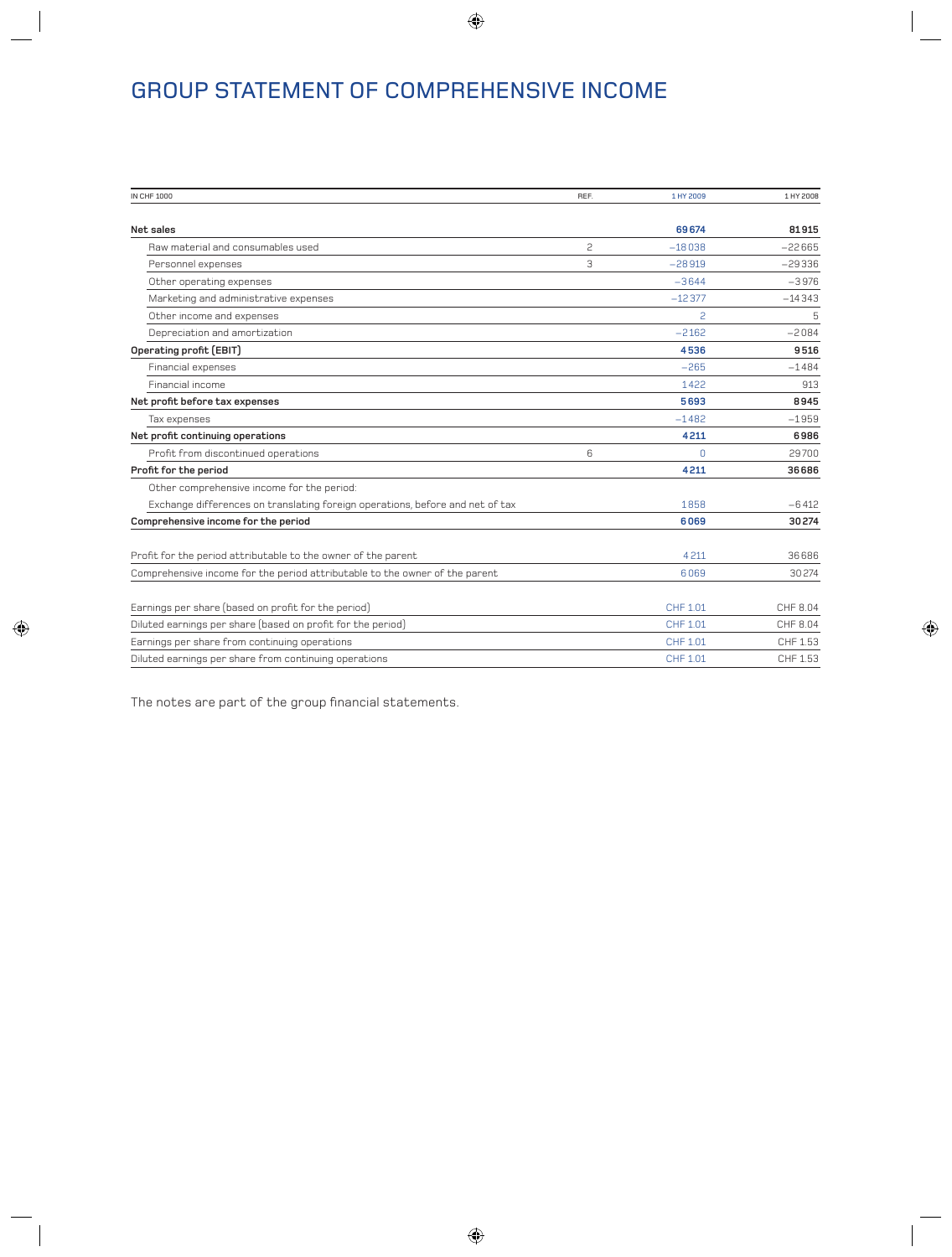# GROUP STATEMENT OF FINANCIAL POSITION

| IN CHF 1000                                   | 30.06.2009 | 31.12.2008     |
|-----------------------------------------------|------------|----------------|
|                                               |            |                |
| Assets                                        |            |                |
| Cash and cash equivalents                     | 13183      | 11121          |
| Accounts receivable from deliveries and sales | 35168      | 39661          |
| Tax receivables                               | 176        | $\overline{4}$ |
| Other receivables and accruals                | 5606       | 3425           |
| Inventories                                   | 38190      | 32294          |
| Current assets                                | 92323      | 86505          |
| Property, plant and equipment                 | 33825      | 31118          |
| Financial assets                              | 212        | 5              |
| Intangible assets                             | 43938      | 43170          |
| Deferred tax assets                           | 693        | 674            |
| Non-current assets                            | 78668      | 74967          |
| <b>Total assets</b>                           | 170991     | 161472         |

| Liabilities<br>. |  |  |  |
|------------------|--|--|--|

| Current bank loans                  | 43406    | 2640     |
|-------------------------------------|----------|----------|
| Accounts payable to suppliers       | 6864     | 8057     |
| Other accounts payable and accruals | 10754    | 27214    |
| Tax liabilities                     | 2111     | 3983     |
| Other short-term provisions         | 233      | 289      |
| <b>Current liabilities</b>          | 63368    | 42183    |
| Deferred tax liabilities            | 5276     | 5224     |
| Other long-term provisions          | 914      | 904      |
| Non-current liabilities             | 6190     | 6128     |
| <b>Total liabilities</b>            | 69558    | 48311    |
| Share capital                       | 415      | 415      |
| Currency translation adjustments    | $-13938$ | $-15796$ |
| Retained earnings                   | 114956   | 128542   |
| <b>Total equity</b>                 | 101433   | 113161   |
| <b>Total liabilities and equity</b> | 170991   | 161472   |
|                                     |          |          |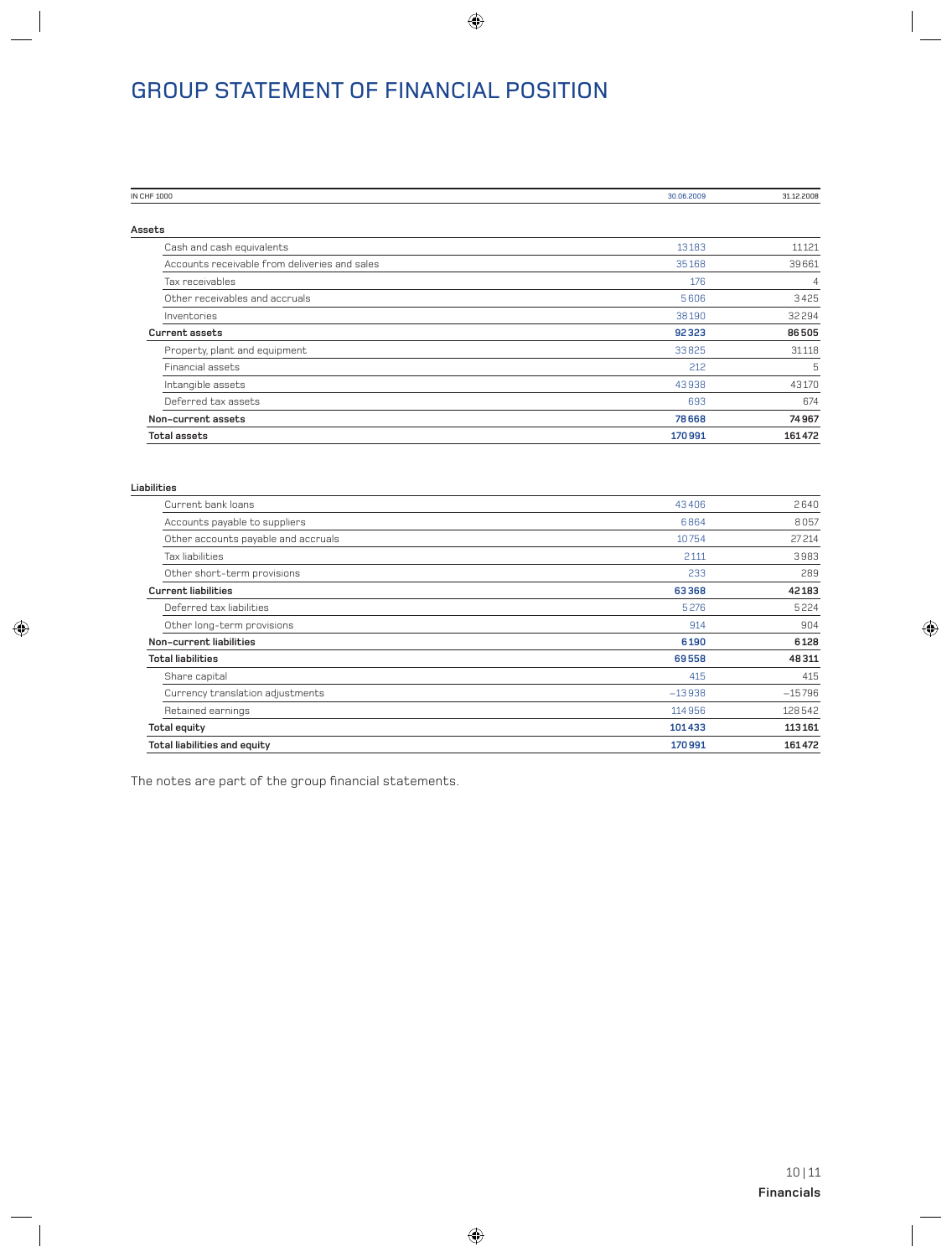# GROUP CASH FLOW STATEMENT

| IN CHF 1000                                         | REF.           | 1 HY 2009 | 1 HY 2008   |
|-----------------------------------------------------|----------------|-----------|-------------|
|                                                     |                |           |             |
| Net profit continuing operations                    |                | 4211      | 6986        |
| Depreciation and amortization                       |                | 2162      | 2084        |
| Other non-cash items                                |                | 1838      | 2981        |
| Change in accounts receivable                       |                | 4888      | $-1401$     |
| Change in inventories                               |                | $-6168$   | $-3633$     |
| Change in other currrent assets                     |                | $-2189$   | $-1435$     |
| Change in current liabilities                       |                | $-370$    | 8264        |
| Interest paid                                       |                | $-88$     | $-287$      |
| Interest received                                   |                | 2         | 287         |
| Income tax paid                                     |                | $-2530$   | $-2947$     |
| Discontinued operations                             | 6              | $\Omega$  | 1619        |
| Cash flow from operating activities                 |                | 1756      | 12518       |
| Purchase of property, plant and equipment           |                | $-4259$   | $-1825$     |
| Proceeds from sale of property, plant and equipment |                | 15        | 27          |
| Purchase of financial assets                        |                | $-206$    | $-2$        |
| Purchase of intangible assets                       |                | $-145$    | $-177$      |
| Discontinued operations                             | 6              | $-1234$   | 92704       |
| Cash flow from investing activities                 |                | $-5829$   | 90727       |
| Proceeds from loans and financial liabilities       |                | 43461     | 5955        |
| Repayments of loans and financial liabilities       |                | $-2157$   | $-34289$    |
| Dividend to shareholders                            | $\overline{4}$ | $-17840$  | $-19563$    |
| Share repurchase                                    | $\overline{4}$ | $-17264$  | $\mathbf 0$ |
| Payments for transactions according to IAS 32.37    |                | $-110$    | $\Omega$    |
| Purchase of treasury stock                          |                | $\Omega$  | $-5575$     |
| Discontinued operations                             | 6              | $\Omega$  | 257         |
| Cash flow from financing activities                 |                | 6090      | $-53215$    |
| Exchange rate differences                           |                | 45        | $-672$      |
| Change in cash and cash equivalents                 |                | 2062      | 49358       |
|                                                     |                |           |             |
| Cash and cash equivalents at beginning of year      |                | 11121     | 13367       |
| Cash and cash equivalents at end of half-year       |                | 13183     | 62725       |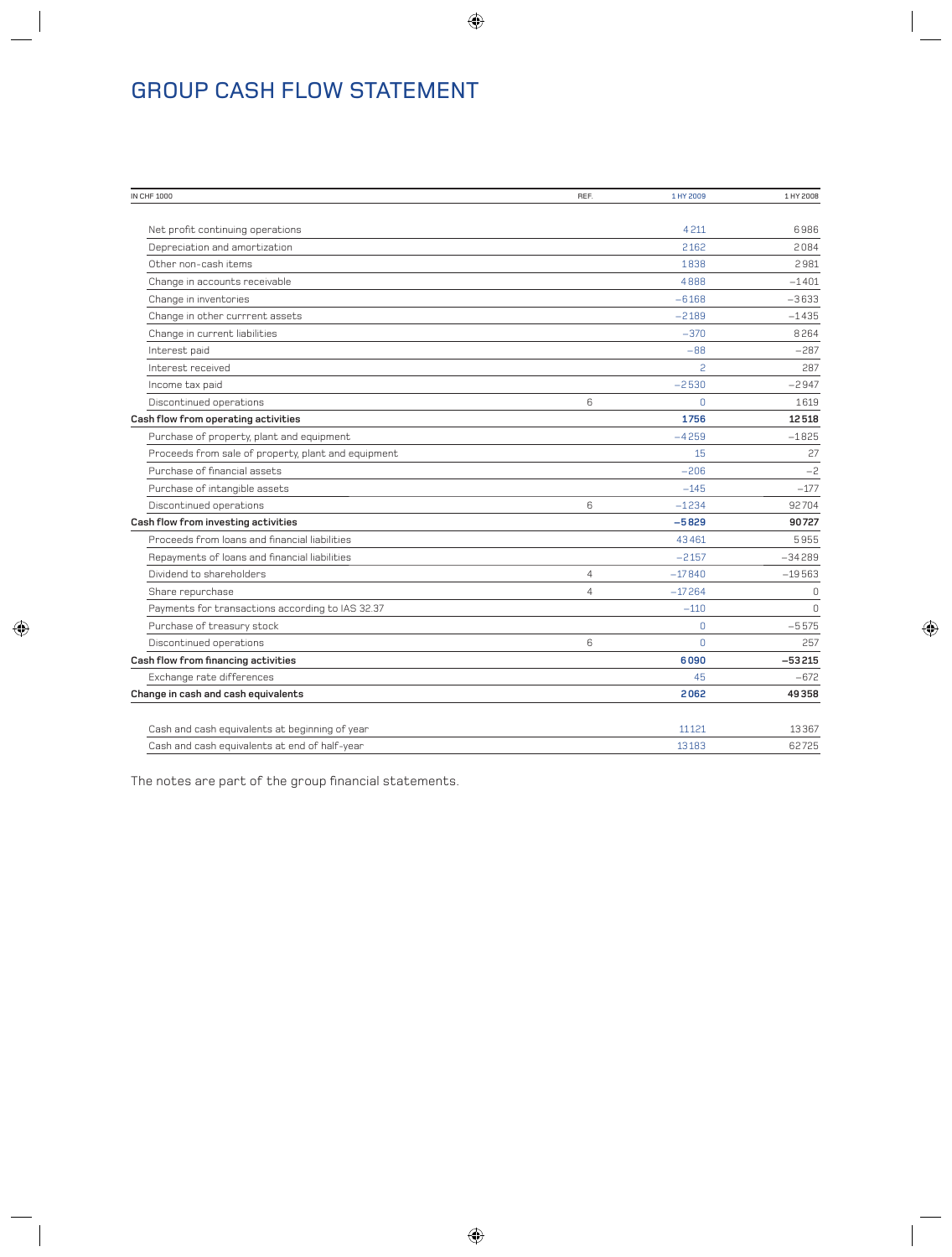# STATEMENT OF CHANGES IN EQUITY

| <b>IN CHF 1000</b>                           | REF. | <b>SHARE</b> | TRANSLATION OF<br>CAPITAL FOREIGN OPERATIONS | <b>RETAINED</b><br>EARNINGS | TOTAL    |
|----------------------------------------------|------|--------------|----------------------------------------------|-----------------------------|----------|
|                                              |      |              |                                              |                             |          |
| 01.01.2008                                   |      | 23129        | $-7651$                                      | 150187                      | 165665   |
| Total comprehensive income for the half-year |      | 0            | $-6412$                                      | 36686                       | 30274    |
| Dividend distribution                        | 4    | 0            | 0                                            | $-19563$                    | $-19563$ |
| Change in treasury stock                     |      | $-381$       | 0                                            | $-5194$                     | $-5575$  |
| 30.06.2008                                   |      | 22748        | $-14063$                                     | 162116                      | 170801   |
| 01.01.2009                                   |      | 415          | $-15796$                                     | 128542                      | 113161   |
| Total comprehensive income for the half-year |      | 0            | 1858                                         | 4211                        | 6069     |
| Share-based transactions with management     |      | 0            | 0                                            | 43                          | 43       |
| Dividend distribution                        | 4    | 0            | 0                                            | $-17840$                    | $-17840$ |
| 30.06.2009                                   |      | 415          | $-13938$                                     | 114956                      | 101433   |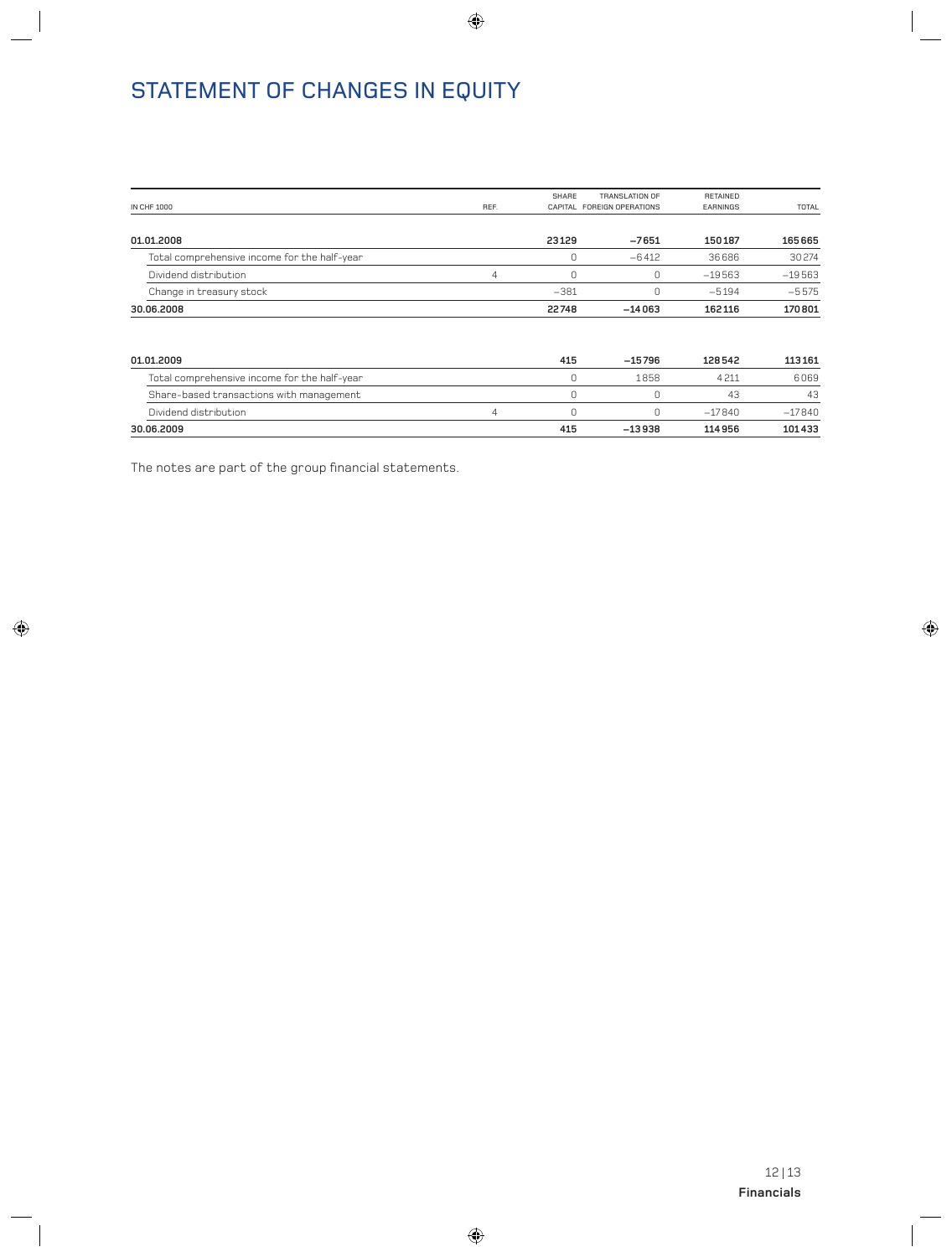# SELECTED NOTES

COLTENE Holding AG (former Medisize Holding AG) – the holding company of the COLTENE Group ('the Group') – is a stock corporation according to Swiss Code of Obligations. The company's legal domicile is in Altstätten, Switzerland. COLTENE Holding AG was founded in accordance with Swiss company law on December 15, 2005.

Under the umbrella brand Coltène/Whaledent the Group develops, manufactures and sells via distribution channels a broad and comprehensive range of disposables and tools for dentists and dental laboratories. The Group operates one segment defined in line with the management structure, the organizational setup, the reporting and allocation of resources by the chief decision maker and the products of the Group.

These unaudited interim financial statements were prepared in accordance with IAS 34, using the same principles of consolidation and accounting policies as in the year-end report 2008 of COLTENE Group, except that the Group applied several new or amended standards and interpretations as of January 1, 2009. Except for IAS 1 (Revised) – Presentation of Financial Statements, which requires the presentation of the comprehensive income, the application of these changes in IFRS had no impact on these interim financial statements.

### 1 CURRENCY EXCHANGE RATES

|       | 31.12.2008 | 30.06.2009 | 1 HY 2009 | 31.12.2007 | 30.06.2008 | 1 HY 2008 |
|-------|------------|------------|-----------|------------|------------|-----------|
| 1 USD | 1.0561     | .0856      | .1293     | 1.1267     | .0190      | 1.0506    |
| 1 EUR | .4888      | .5250      | 5061      | 1.6587     | 1.6091     | 1.6060    |

### 2 RAW MATERIAL AND CONSUMABLES USED

In 2008 a dedicated assessment and valuation of the inventory was performed resulting in a one-time adverse effect of raw material and consumables used in the amount of TCHF 1,042. The main reason for the adverse impact was a misalignment of the inventory with the actual product program offering.

### 3 PERSONNEL EXPENSES

In 2008 when Jerry Sullivan stepped down from his position as CEO of the former Medisize Group, he received a contractual benefit in the amount of TCHF 881. The contractual benefit was charged to personnel expenses.

### 4 EQUITY

Based on the AGM decision on October 2, 2008, the company repurchased 461,000 shares on December 9, 2008. The 35% witholding tax (TCHF 17,264) for this transaction was paid on January 8, 2009.

Based on the AGM decision on April 17, 2009 the company paid a dividend of CHF 4.30 (previous year CHF 4.30) per share, less 35% withholding tax, to its shareholders on April 22, 2009. The total amount of the dividend paid including withholding tax was TCHF 17,840 (previous year TCHF 19,563).

### 5 EVENT AFTER THE REPORTING PERIOD

On July 1, 2009, COLTENE Holding AG acquired 40% of Vigodent SA Indústria e Comércio, Bonsucesso/Rio de Janeiro, Brazil. Vigodent SA manufactures restorative and prosthetic dental consumables and distributes a wide range of dental consumables in the Latin American markets. Based on the Share Purchase Agreement, COLTENE Holding AG has the right to purchase the remaining 60% of Vigodent SA and the seller has the right to sell the remaining 60% of Vigodent SA. The call respectively put option period is from January 1, 2011 until December 31, 2013. The options are subject to the achievement of certain milestones. Exercise date and price are based on specific covenants.

The Board of Directors approved these interim financial statements on August 18, 2009.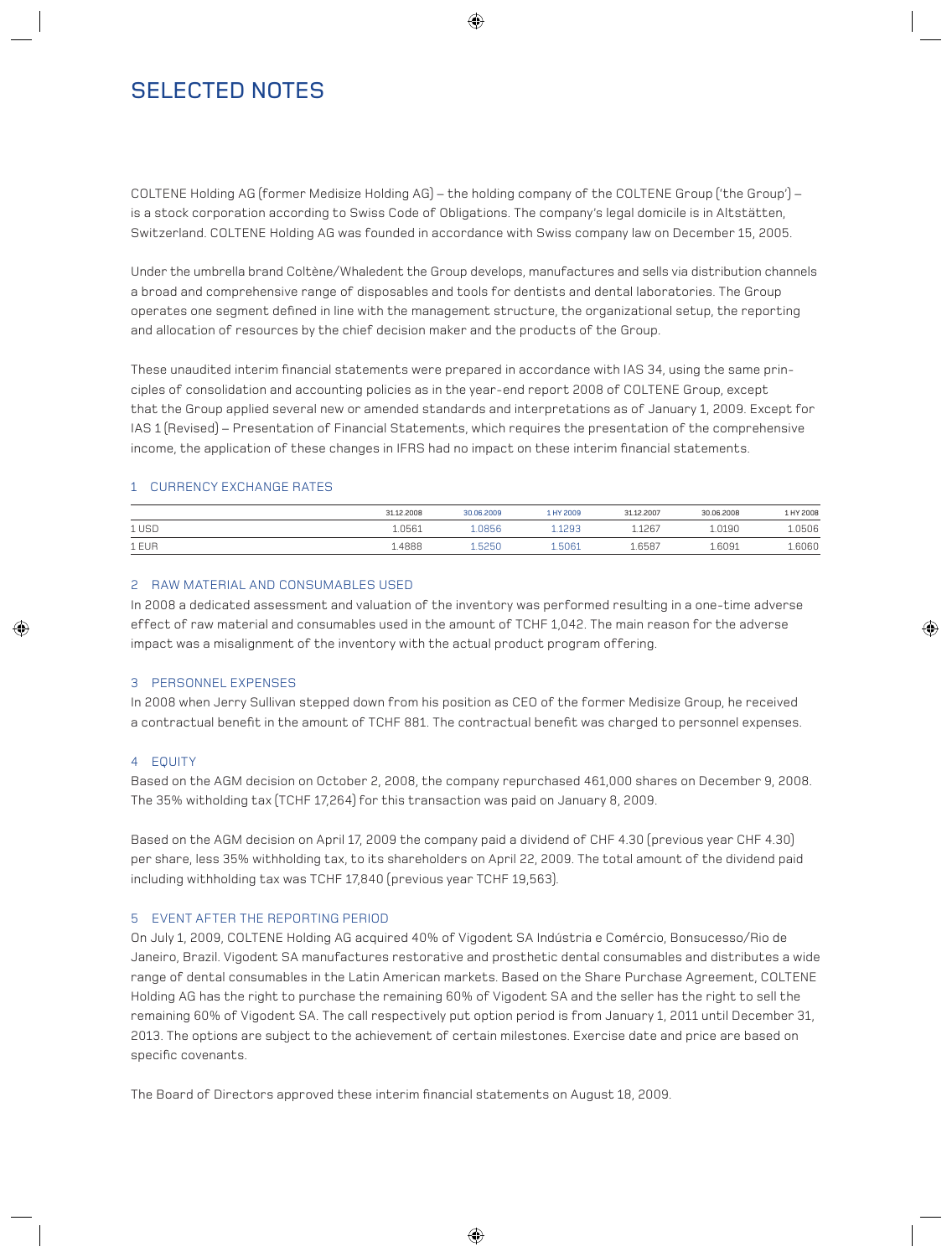### 6 DISCONTINUED OPERATIONS

On April 30, 2008, COLTENE Holding AG sold its entire Medical segment by transferring the shares of the two subsidiaries Medisize Schweiz AG and Medisize Medical Business Beheer B.V. together with all its subsidiaries to Medifiq Healthcare Corporation. The results of this transaction are presented in this interim financial information as discontinued operations. Financial information for the period to the date of disposal is set out below. The income statement and cash flow statement distinguish discontinued operations from continuing operations.

| <b>IN CHF 1000</b>                                       | 1 HY 2009      | 1 HY 2008 |
|----------------------------------------------------------|----------------|-----------|
|                                                          |                |           |
| Profit from discontinued operations                      |                |           |
| Net sales                                                | $\overline{0}$ | 35009     |
| Expenses                                                 | $\overline{0}$ | $-33357$  |
| Profit before income tax from disontinued operations     | 0              | 1652      |
| Income tax                                               | $\mathbf{0}$   | $-233$    |
| Profit after income tax from discontinued operations     | $\mathbf{0}$   | 1419      |
| Gain on sale of discontinued operations                  | $\Omega$       | 29625     |
| Income tax on gain on sale of discontinued operations    | $\Omega$       | $-1344$   |
| Gain after income tax on sale of discontinued operations | 0              | 28281     |
| Profit from discontinued operations                      | 0              | 29700     |
| Cash flow from discontinued operations                   |                |           |
| Net cash flow from operating activities                  | $\mathbf 0$    | 1619      |
| Net cash flow from investing activities                  | $-1234$        | 92704     |
| Net cash flow from financing activities                  | $\Omega$       | 257       |
| Exchange rate differences on cash disposed of            | $\Omega$       | $-77$     |
| Net cash flow from discontinued operations               | $-1234$        | 94503     |
| Effect of disposal on the financial position             |                |           |
| Cash and cash equivalents                                | $\mathbf{0}$   | 5092      |
| Accounts receivable from deliveries and sales            | $\overline{0}$ | 15324     |
| Other current assets                                     | $\overline{0}$ | 2087      |
| Inventories                                              | $\Omega$       | 19289     |
| Property, plant and equipment                            | $\overline{0}$ | 26546     |
| Intangible assets                                        | $\overline{0}$ | 19573     |
| Deferred tax assets                                      | $\overline{0}$ | 1103      |
| Accounts payable to suppliers                            | $\overline{0}$ | $-4890$   |
| Other current liabilities                                | $\mathbf{0}$   | $-5027$   |
| Other long-term liabilities                              | $\overline{0}$ | $-10062$  |
| Deferred tax liabilities                                 | $\Omega$       | $-141$    |
| Other long-term provisions                               | $\Omega$       | $-526$    |
| Net identifiable assets and liabilities                  | $\mathbf{0}$   | 68368     |
| Consideration received, satisfied in cash                | 0              | 102817    |
| Costs of disposal, satisfied in cash                     | $-1234$        | $-4299$   |
| Cash disposed of                                         | $\mathbf 0$    | $-5092$   |
| Net cash inflow                                          | $-1234$        | 93426     |